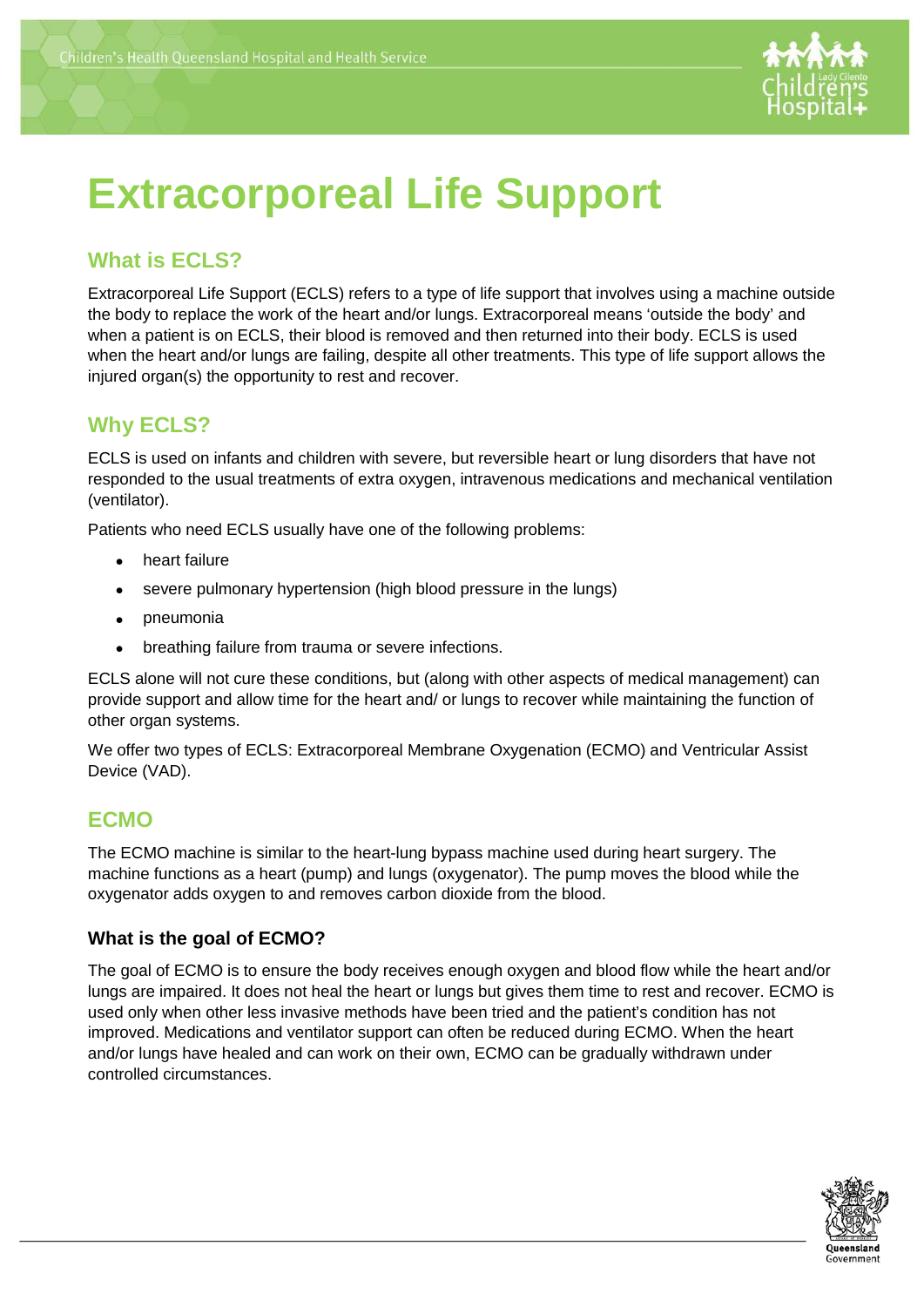#### **Is ECMO a new procedure?**

ECMO was first used in 1971. In the years since, more than 50,000 people worldwide have received ECMO therapy. Our ECLS program commenced in May 2008.

#### **How ECMO works**

ECMO functions as a partial substitute for the heart and lungs by gently removing blood from the body via a cannula in a large vein in the neck/groin or the heart itself. This blood is dark because it contains very little oxygen.

The pump pushes the blood through an artificial lung (oxygenator) which adds oxygen and removes carbon dioxide. This artificial lung also warms the blood before it is returned to the patient. This blood is bright red as it contains oxygen.

As your family member improves, we will decrease the level of ECMO support to allow their own heart and/or lungs to take over some of the work.

## **Types of ECMO**

There are two types of ECMO:

- **VA (veno-arterial)—**cannulas are placed into a vein and an artery. The ECMO circuit partially substitutes for the function of both heart and lungs.
- **VV (veno-venous)**—cannula(s) are placed into one or two veins. The ECMO circuit partially substitutes for the function of the lungs only.

## **Ventricular Assist Device**

Ventricular Assist Device (VAD) is used to partially or completely replace the function of a failing heart. It can assist either the right ventricle (RVAD), the left ventricle (LVAD), or both ventricles at once (BiVAD). The type that is used depends on the cause of the heart failure, however, LVAD is the most commonly used method.

VAD uses a similar setup to ECMO except that it does not contain an oxygenator in the system. In VAD, the blood is oxygenated by the patient's own lungs. As there is no mechanism within the circuit to warm the blood, your family member's temperature is unable to be regulated through the circuit. In this case we use other measures such as overhead heaters to maintain body temperature.

## **What happens on ECLS?**

All ECLS patients have a daily routine; this includes a chest x-ray each morning, regular blood tests from the arterial line and constant monitoring of vital signs. Babies will also have a cranial (head) ultrasound. Patients are allowed to rest as much as possible while they are on ECLS.

## **Medications**

- Pain relief medications are given by a constant infusion to prevent any discomfort.
- The majority of patients require medicine to keep them asleep.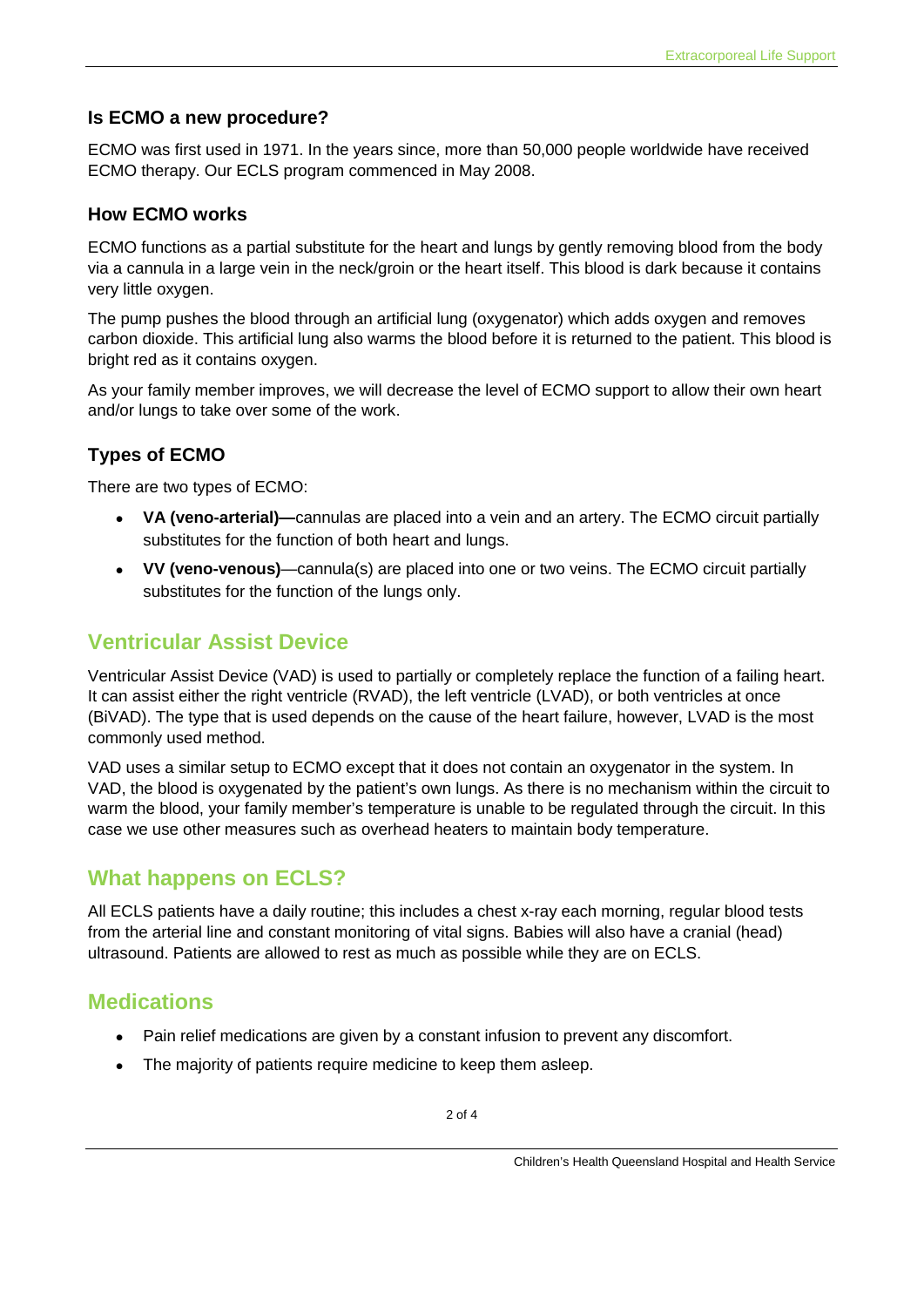- This decreases the amount of oxygen used by the muscles and ensures that they do not move too much and dislodge the cannula.
- Heparin is given continuously whilst the patient is on ECLS as it prevents the blood from clotting.
- Sometimes a patient requires additional medications to support other organs such as the kidneys.

#### **What about nutrition?**

While on ECLS, your family member will receive nutrition either directly into their stomach through a feeding tube, or directly into their blood stream through an intravenous infusion.

## **Can mothers still breastfeed babies on ECLS?**

Your child will not be able to breastfeed while on ECLS. However, we are able to feed them your expressed breast milk (EBM) through a feeding tube into their stomach. This is why it is important for you to continue to express and freeze your milk.

## **The ECLS team**

**Cardiologist:** Doctors specially trained in treating disorders of the heart.

**Cardiovascular surgeon:** Doctor responsible for inserting the cannulae into the veins and/or artery. They will continue to be a part of the team whist on ECLS.

**Consultant intensivist:** Primary doctor in charge of the patient's care.

**ECLS specialists:** Specially trained PICU nurses who do the minute-to-minute monitoring of ECLS patients and the management of ECLS equipment. Your loved one will have an ECLS specialist at his or her bedside at all times.

**Perfusionist:** Cardiovascular perfusionists are responsible for many types of extracorporeal support, the most common being the bypass machine used during heart surgery. They advise and support the ECLS specialists.

**PICU nurses:** Registered nurses in the PICU who manage the bedside care around-the-clock and help with your involvement in caring for your loved one.

**Registrars and fellows:** Doctors who are obtaining specialty training in PICU. They carry out much of the around-the-clock bedside medical care, under the supervision of the consultant intensivist.

**Social worker/pastoral care worker:** Social workers and pastoral care workers can help you with accommodation, financial concerns (insurance, parking, or meals), emotional issues such as coping with a life-threatening illness, or spiritual concerns.